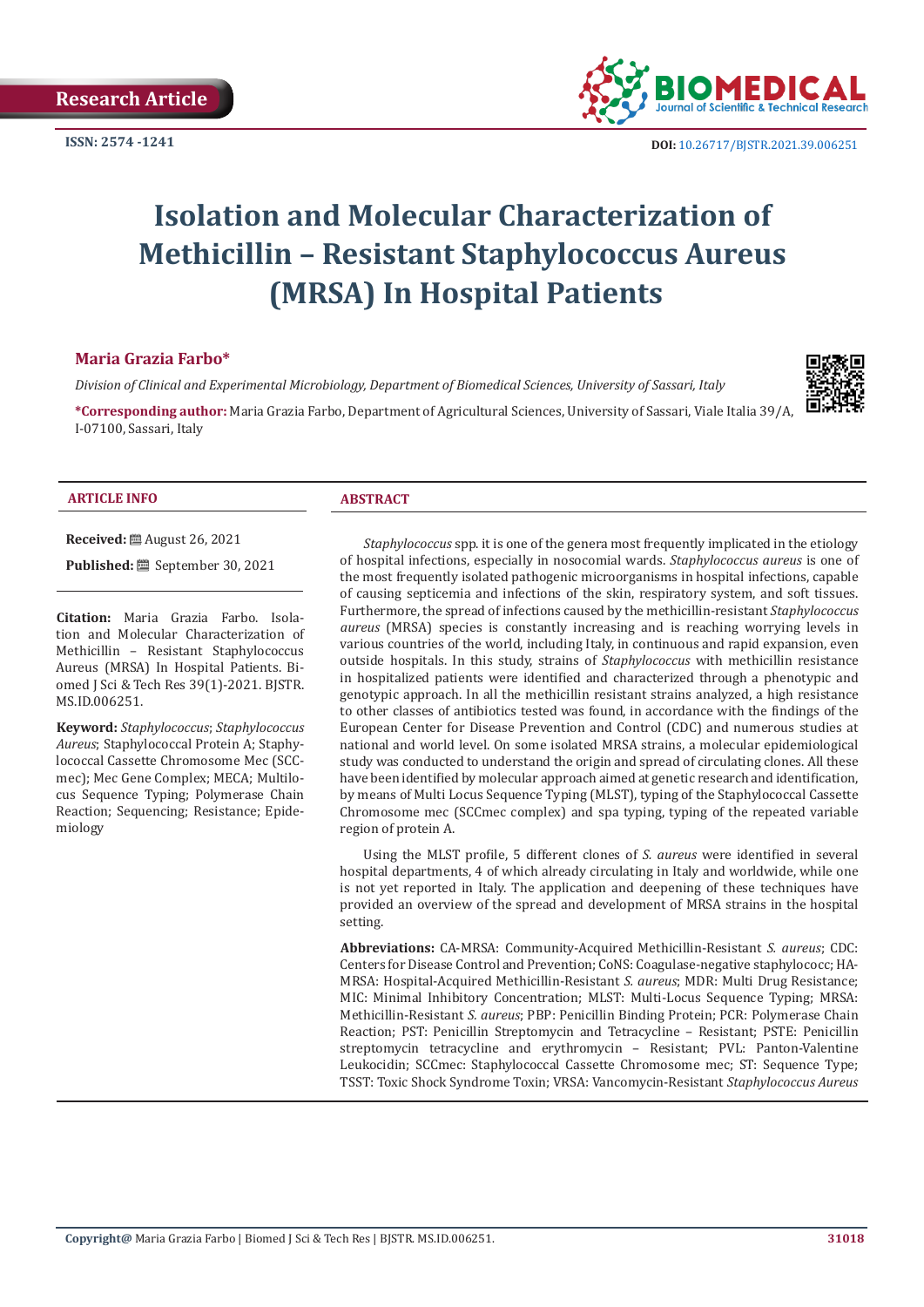# **Introduction**

Staphylococci are gram positive bacteria belonging to the Staphylococcaceae family. They are catalase positive, spherical in shape arranged in clusters or tetrads, non-spore-forming, and immobile. Many staphylococci can grow under various conditions, in the presence and absence of oxygen, with another market concentration (10% NaCl) and a temperature between 18 °C and 40 °C. Staphylococci are found mainly on the skin and mucous membranes of mammals, some species have a preferential host such as *Staphylococcus hominis* in humans, while others such as *Staphylococcus* aureus, find it in more hosts. *S. aureus* is present on the skin and mucous membranes in 20-30% of healthy people. Adolescents and adults often carry short-term or persistent *S. aureus*, approximately 15% of healthy adults are persistent carriers. The adult is colonized by *S. aureus* for a 30-50%, 20% of the population in a persistent way. There are also conditions such as diabetes, drug addiction, immunodeficiency that support colonization and proliferation and transmission [1-3]. *S. aureus* is one of the most common and important human pathogens, both in the community and in the hospital. The most common *S. aureus* infections, defined as staphylococcal, are of the supportive type, affect various organs and systems with a high and variable degree of virulence. Infections affect the skin, cutaneous glands, and subcutaneous soft tissues. There may be localizations in the site of abscesses in various organs, therefore infections in surgical wounds and systemic forms.

Other infections are represented by Ritter's disease or burned skin syndrome, due to the epidermolysin staphylococcus produced. It is a toxin capable of detaching the superficial layers of the skin and by the toxic shock syndrome, TSST-1, also deriving from action of a toxin that involves symptoms such as: fever, hypotension, desquamative erythroderma and organ symptoms [1,4,5]. The main factors that increase susceptibility to infections are the prolonged or inefficient antibiotic or corticosteroid therapies, the use of invasive procedures (vascular and bladder catheterization, tracheal intubation, etc.), prolonged hospitalization and surgical interventions [6,7]. *S. aureus* is also responsible for food poisoning, due to the multiplication in foods of strains of *S. aureus* producing toxins resistant to cooking temperatures and the action of digestive proteolytic enzymes [8,9]. *S. aureus* is provided with a polysaccharide capsule, with phagocytic power, neutralized by specific antibodies. On the cell surface there are proteins that are able to cooperate with those of the host, such as fibronectin and fibrinogen, playing the role of adhesions. Among these, the clumping factor is a protein which, interacting with fibrinogen, forms aggregates that can be highlighted on the slide. Another important surface protein of *S. aureus* is protein A.

This is involved in complement activation, inhibits the phagocytosis of the bacterium by polymorphonuclear leukocytes, invokes hypersensitization and stimulation of lymphocyte production, contributing significantly to increase the virulence of *S. aureus* [3,10]. Furthermore, *S. aureus* has always been an absolute protagonist of acquired antibiotic resistance. Of particular importance and interest was the evolution of the resistance of *S. aureus* to β-lactam antibiotics, characterized by two distinct periods of hospital infections. A first hospital infection, which developed early (around the early fifties of the last century) and rapidly spread all over the world, was sustained by penicillinresistant strains, which became such having acquired the ability to produce penicillinase [11]. The end after 10 years thanks to the advent of new antibiotics (such as penicillinase-resistant penicillin and the first cephalosporin's), even if the phenotypic and genotypic characteristic of β-lactamase production remained definitively acquired by most of both hospital community. A second hospital infection, still ongoing today, is that sustained by methicillinresistant strains (internationally known with the acronym MRSA, methicillin-resistant *S. aureus*), that is, competent of resisting methicillin, the progenitor of penicillinase-resistant penicillins [4]. Methicillin is characterized by an acyl group in 6 'which sterically prevents attachment to the β-lactam ring, thus preserving its activity even in the presence of β-lactamase [12,13].

Furthermore, MRSA are resistant not only to penicillinaseresistant penicillins but to all β-lactams, and in addition they are characterized by a demonstrated multi-resistance [9,14]. The onset of MRSA has occurred over time in at least three different areas that have seen changes in those involved in infections: hospitalized people, therefore nosocomial infections, people outside the hospital community and animals. The presence of MRSA was reported for the first time as a nosocomial infection (hospital acquired MRSA, HA -MRSA), affecting hospitalized patients, so much so that up to the 1970s strains of MRSA represented the major cause of hospital infections. The beginning and spread of HA-MRSA has been associated with typical risk factors related to the hospital environment and isolates from patients who were MRSA negative at hospital admission or MRSA isolates are still defined as HA-MRSA. Between 1970 and 1990 several HA-MRSA epidemics occurred in the USA and Japan; pandemics followed by some cases in Europe [15-17]. Since the 1990s, invasive MRSA infections of the skin have occurred in patients who are not hospitalized and who did not possess characteristics to be attributable to HA-MRSA strains [18-20]. The *S. aureus* that affects such infections are called community-acquired MRSA (CA-MRSA). Described for the first time in the United States, they are potentially dangerous even for the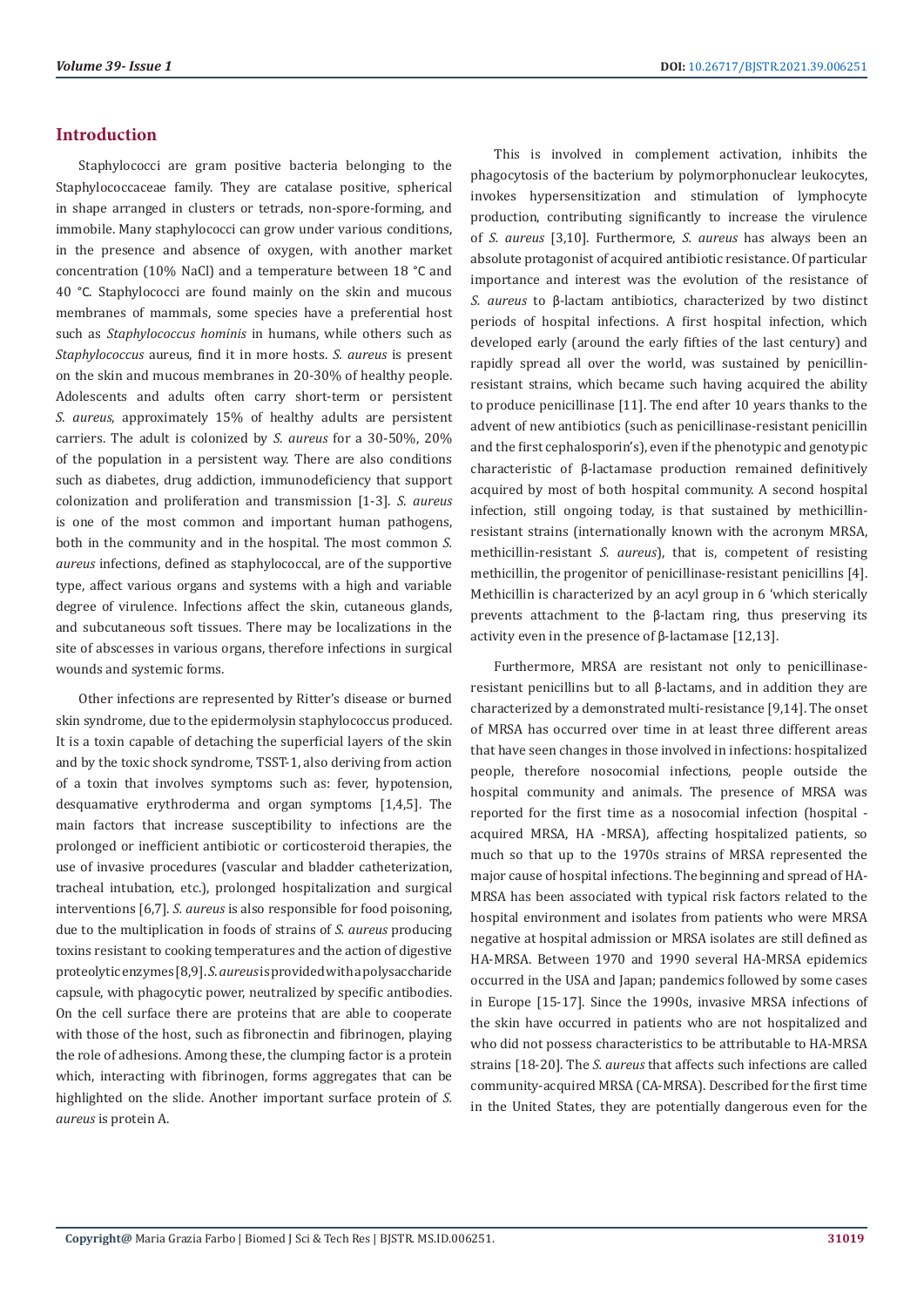"healthy" population, and are, unfortunately, responsible for most of the children's deaths. It was possible to discriminate between HA-MRSA and CA-MRSA strains thanks to not only phenotypic but above all genotypic characteristics.

Most infections caused by CA-MRSA involve skin and soft tissue, and some also produce the toxin PVL [21-24]. *S. aureus* owes its resistance to methicillin to the presence in the SCCmec cassette of the gene encoding a variant of the penicillin binding protein (PBP) referred to as PBP2a. Beta-lactam antibiotics work by binding PBPs to the wall, inhibiting the synthesis of peptidoglycan, the main component of the bacterial wall, thus causing cell death. The PBP2 variant is unable to bind β-lactams, so the synthesis activity can continue, making the action of these ineffective. It is a form of resistance that develops with the production of a protein like the drug's target, but not susceptible to it. The mecA gene is regulated by the Mecl repressor and the β-lactam sensitive transmembrane signal transducer, MecRI. In the absence of β-lactam antibiotics, MecI represses the transcription of all the genes of the mec complex, therefore not only mecA, but also MecRI and mecI. MecRI with an autocatalytic cut activates the cytoplasmic metalloprotease domain, which splits the link between Mecl and the operator region of the mecA gene, allowing the transcription and production of PBP2a, in the presence of β-lactam. Therefore, the staphylococcal chromosomal cassette mec (SCCmec) is the main genetic determinant able to discriminate between the two groups of HA and CA-MRSA [11,21,25,26]. SCCmec is a mobile genomic island that encodes various resistance determinants. Currently 8 different types of SCCmec have been described. Types I, II, III and VIII are associated with HA-MRSA.

While type IV, V, VI and VII are associated with CA-MRSA, virulent mainly, which mainly affected previously healthy young subjects. Therefore, according to the single clone theory, the cassette would have been introduced only once in *S. aureus* with horizontal transfer from a species of *Staphylococcus*, therefore MRSA would have a single precursor, unlike the multiple clone theory which predicts that there have been different events and factors involving different strains of *S. aureus* [27,28]. Multi-Locus Sequence Typing (MLST) demonstrated that the 5 pandemic clones of MRSA evolved from only two genetically distinct ancestral backgrounds: one dating back to the earliest European MRSA strains and to MSSA strains circulating in Denmark towards the end of the 1950s, and the other, a completely different background, attributable to MRSA strains originally isolated in the USA, Japan and in pediatric patients from different parts of the world [29,30].

The first European MRSA isolates were characterized by belonging to the same phage group, resistance to penicillin, streptomycin, tetracycline (PST) and occasionally to erythromycin (PSTE), by a low MIC (minimum inhibitory concentration) of methicillin (6-25 μg/ml), and a heterogeneous expression of resistance [31,32]. These strains have evolved to the current clone called Iberic, which has acquired additional resistance determinants (some resident on mobile elements, such as plasmid pUB110 and transposon Tn554) and is often resistant to the most common antibiotics except co-trimoxazole. And glycopeptides.

The Brazilian and Hungarian clones would also have derived from the first background. The New York / Japan and Pediatric clones would have derived from the second background. The Iberic, Hungarian and New York / Japan clones is sensitive only to co-trimoxazole and glycopeptides. The Brazilian clone is sensitive only to spectinomycin and glycopeptides. The pediatric clone is resistant only to oxacillin, penicillin, gentamicin, and occasionally erythromycin [13,31]. Epidemiologically, the various reports relating to the isolation of Community MRSA strains outline a European reality characterized by a polyclonal character. In Italy, several clones have been described such as ST88, ST30, ST8, ST72 and ST813. On the contrary in the United States, there is the diffusion of a clone called USA300, belonging to the ST8 and USA400 [16,33,34]. The main HA-MRSA clones circulating in the world belong to the clonal complexes CC5, which includes ST5 SCCmec type II (New York / Japan); ST5-IV pediatric, ST228-I (southern German); The CC8 with ST250-I (Archaic clone), ST8-IV (EMRSA-2, -6), ST8-II (Irish), ST239-III (Brazilian / Portuguese), ST247-I (Iberian); The CC22 with ST22-IV (EMRSA-15); CC30 with ST36-II (EMRSA-16); The CC45 with ST45-IV (Berlin) [35,36]. The aim of this work was to characterize the presence of methicillin resistance in *Staphylococcus* spp. by phenotypic and genotypic methods isolated from hospitalized patients.

In addition, an epidemiological-molecular study was performed on some MRSA isolates from various departments, applying MLST, to understand the origin and spread of circulating clones.

# **Materials and Methods**

### **Bacterial Isolates**

Eighty-one *Staphylococcus* spp. strains were isolated and identified. methicillin resistant from patients at the University Hospital of Sassari, Sardinia, Italy. The strains were isolated respectively from 14 blood cultures, 41 samples from the respiratory tract (bronchus aspirate, sputum, nasal, and pharyngeal swabs); 14 from swabs and wound fluids and 12 from other anatomical sites (skin swabs, urine, other). Biochemical identification and antibiogram were performed on all isolates, using the VITEK 2 automated system (Advance Expert System 4.01 software, Biomerieux, Rome, Italy) before being subjected to molecular investigation.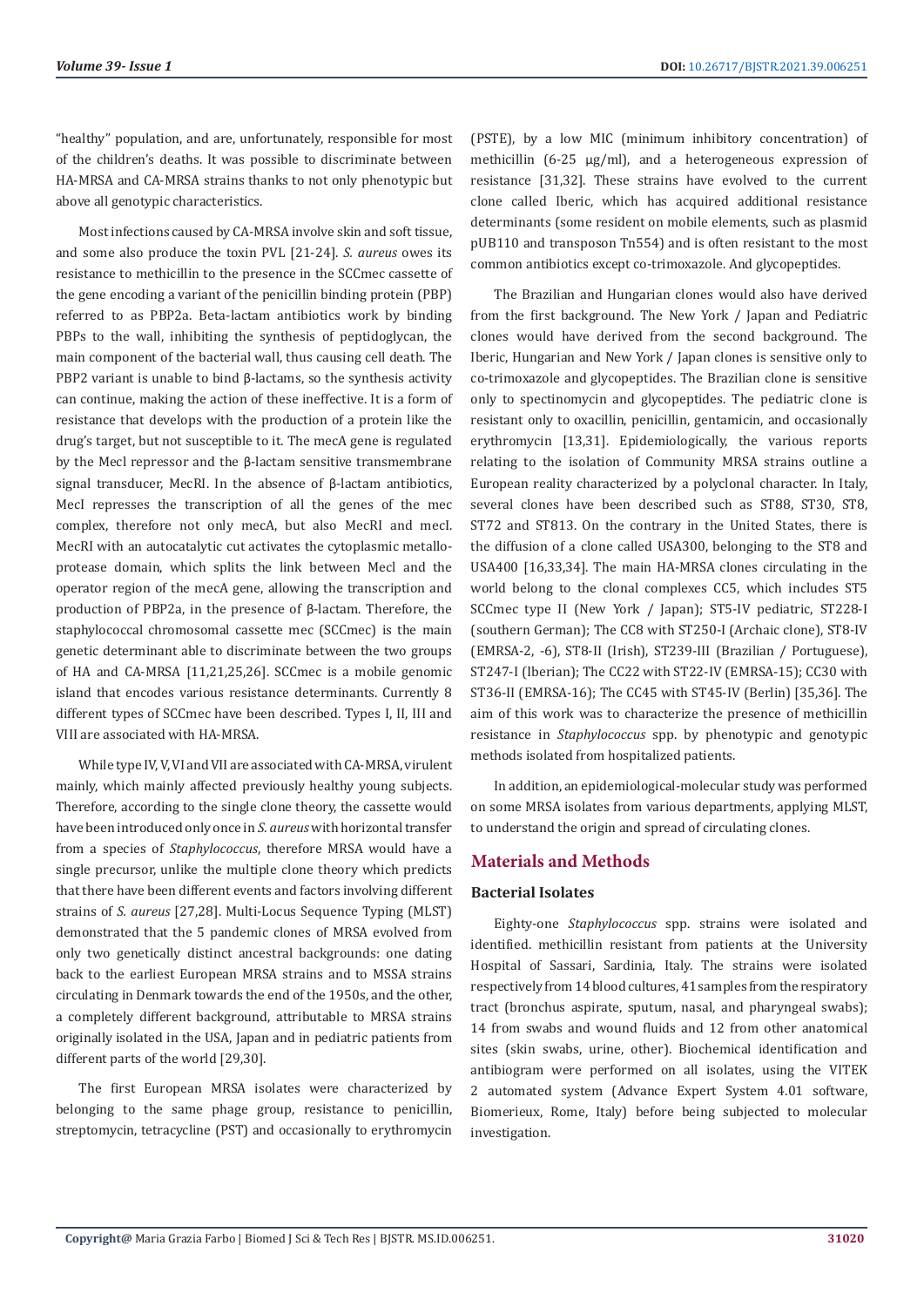#### **DNA Extraction**

Two methods were used for DNA extraction: simple boiling or boiling prep and the use of the DNeasy Blood & Tissue Kit - (QIAGEN GmbH, QIAGEN Strasse 1, D-40724 Hilden). Boiling prep. Some colonies (4 or 5 colonies) were collected and resuspended in 150μl of sterile double-distilled water and boiled at 100°C for 10 min, to lysate the bacterial wall and obtain the escape of the DNA. Next it was centrifuged at 10000 rpm for 3 min, allowing the separation between the pellet (the bacterial lysate) and the supernatant containing the DNA. One μl of supernatant was used in the PCR reactions. The DNA thus extracted are stored at - 20 °C. The instructions of the DNA producers were followed extraction DNeasy Blood & Tissue Kit (QD). Bacterial strains were grown in liquid Luria Broth medium under stirring at 37 °C overnight. Pellet was obtained from 1.5 ml of bacterial culture by centrifugation at 7500 rpm for 10 min. The bacterial pellet was resuspended in 180μl of enzymatic lysis buffer (20 mM Tris HCl at pH 8.0, 2 mM sodium EDTA, 1.2% Triton X-100, lysozyme, 20mg/ml) and incubated for 30 min at 37 °C. Then Buffer AL is added with 25μl of Proteinase K (100mg/ml) and incubated at 56 °C for 30 min for further lysis. The lysate thus obtained was added with 200μl of ethanol is transferred to the columns provided by the kit and centrifuged at 8000 rpm for 1 min. This is followed by 2 washes with 500μl of washing Buffer (AW2).

The DNA was then eluted from the column by adding 100μl of double distilled water and centrifuging at 8000 rpm for 1 min. The DNA thus extracted is stored at -20 °C until use.

### **Detention of** *S. aureus* **using PCR Amplification**

Validation of *S. aureus* species identification was performed by PCR using the species-specific primers [37]. Primers were as follows: Fw, SAU1 5'AGGGTTTGAAGGCGAATGGG 3'; and RV, SAU2 (reverse) 5'CAATTTGTCGGTCGAGTTTGCTG3'. The reaction was carried out in a final volume of 25μl which included 22μl of Platinum® PCR Supermix (Hot start recombinant Taq DNA polymerase, buffer 22 mM Tris-HCl at pH8.4, 55 mM KCl, 1.65 mM MgCl<sub>2</sub>, 220μM dNTPs, Invitrogen), 1μl of DNA sample and 1μl of each primer (final 0.5μM concentration). The amplification program consisted of an initial denaturation step at 95 °C for 10 min, 35 cycles of denaturing at 95 °C for 30 sec, annealing at 61 °C for 30 sec and extension at 72°C for 2 min; and a final extension at 72°C for 10 min. PCR products were analysed by electrophoresis on a 1% agarose gel, previously stained with GelRed® Nucleic Acid Gel Stain, 10,000X (Biotium, Inc. Landing Parkway. Fremont, CA), and run at 5 V/cm for 40 min. The molecular marker used was a 100 bp ladder (Invitrogen, Waltham, Massachusetts, USA). The sizes of the PCR products sequenced after PCR were 296 bp amplicon.

# **Detection of the mecA, mecC (mecALGA251), spa e pvl genes using Multiplex PCR in** *S. aureus* **Sample**

Was designed a Multiplex PCR for 13 samples identified as *S. aureus* and 14 invasive CoNS strains, isolated from all blood culture samples, from several departments (intensive care unit, surgery, hematology, pneumology, medical pathology, ENT, nephrology, and dialysis departments) (23,52) to detect the mecA regulatory genes, MecC, spa and pvl genes. Primers: mecA P4, 5´TCCAGATTACAACTTCACCAGG 3´; mecA P7, 5´CCACTTCATATCTTGTAACG 3´; spa-1113F, 5´ TAAAGACGATCCTTCGGTGAGC 3´; spa-1514R, 5´ CAGCAGTAGTGCCGTTTGCTT 3´, to amplify mecC, mecALGA251 MultiFP, 5´ GAAAAAAAGGCTTAGAACGCCTC 3´; mecALGA251 MultiRP, 5´ GAAGATCTTTTCCGTTTTCAGC 3´; pvl-F, 5´ GCTGGACAAAACTTCTTGGAATAT 3´; pvl-R, 5´ GATAGGACACCAATAAATTCTGGATTG 3´. A 50μl PCR reaction contained final concentration 1 U of Platinum Taq DNA Polymerase (Invitrogen); 0.25 mmol/L of each dNTP (GeneAmp, Applied Biosystems, Warrington, UK); 4 mmol/L of MgCl2; 0.4 μmol/L of each of forward and reverse primers (spa; mecA; mecALGA251; pvl) and 2 μl of DNA template. The amplification program consisted of an initial denaturation step at 94 °C for 5 min, 30 cycles of denaturing at 94 °C for 1 min, annealing at 59°C for 1 min and extension at 72°C for 1 min: and a final extension at 72°C for 10 min.

The sizes of the expected PCR products were 162 bp for mecA, 138 bp for mecC, 85 bp for the gene encoding Panton Valentine Leukocidin (pvl) 180-600 bp for spa fragment (the absence of fragment spa indicates that the isolate is not a *S. aureus*) [37,38].

### **Multilocus Sequence Typing**

MLST with standard primers introduced by the MLST database was performed on 7 MRSA isolates based on seven housekeeping genes (arcC, aroE, glpF, gmK, pta, tpiA and yqiL) as described by Enright et al. (2000). The following seven housekeeping genes were used in the final MLST scheme, and the fragments were amplified by using the primers shown in (Table 1). PCRs were carried out with 25 µl reaction volumes containing 1 µL of chromosomal DNA (approximately 0.5 mg), 1.25 µL of each primer, 21,5 µl di Platinum® PCR Supermix (Hot start recombinant Taq DNA polymerase, buffer 22 mmol/L Tris-HCl a pH8.4, 55 mmol/L KCl, 1.65 mmol/L MgCl₂, 220 µM dNTP, Invitrogen). The PCR was performed in a PTC-200 DNA engine (MJ Research, Boston, Mass.) with an initial 3 min denaturation at 94°C, followed by 30 cycles of denaturing at 94 °C for 30 sec, annealing at 55 °C for 30 sec and extension at 72°C for 30 sec; and a final extension at 72°C for 5 min. The amplification products were purified with a MinElute 96 UF PCR purification kit (QIAGEN, Venlo, and The Netherlands) and the samples were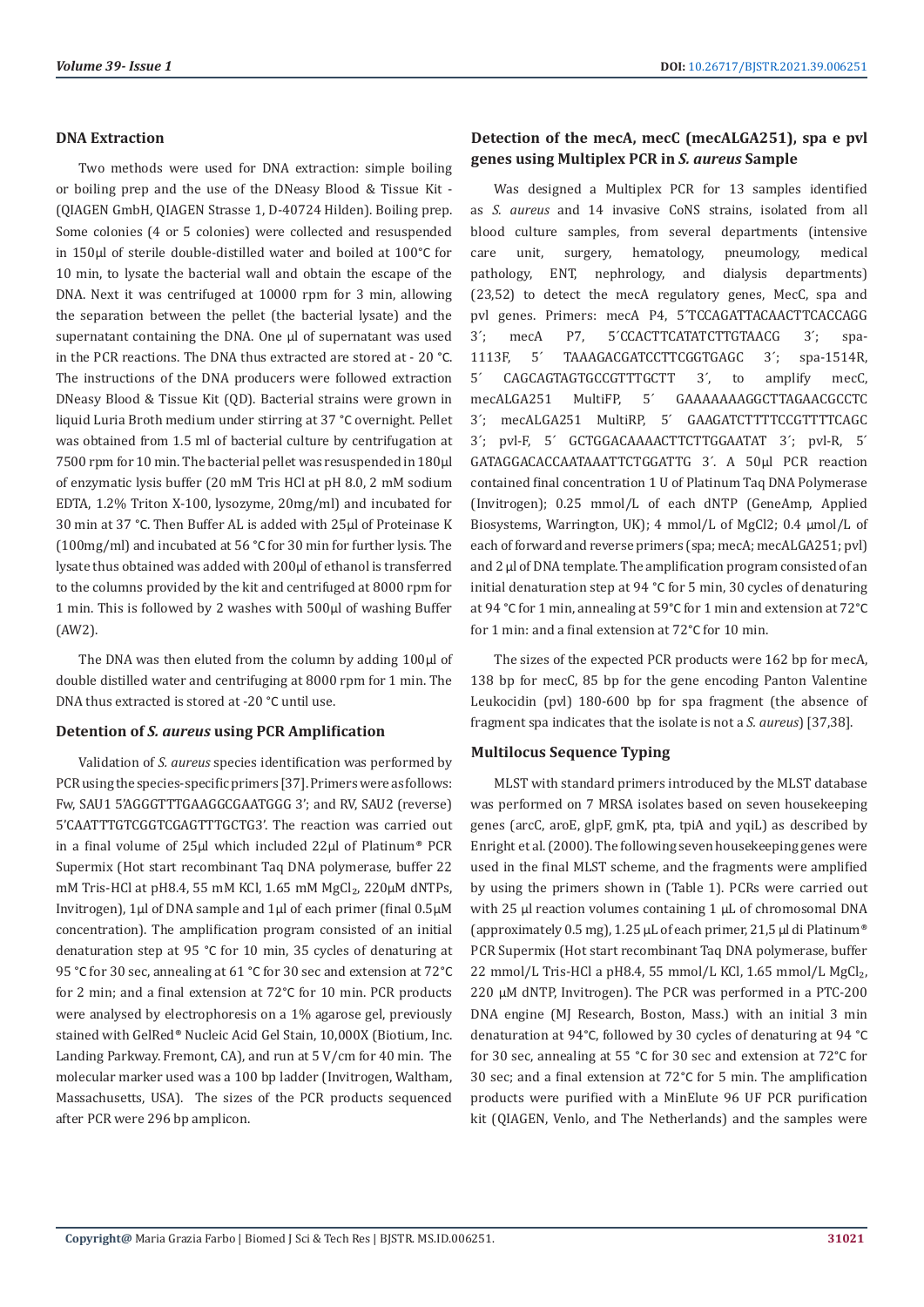novel alleles and the allelic profiles of novel STs were sent to the database for allele or ST number assignment and admission into

sent to the sequencing service, Sequencing Service LMU Munich, Germany ([http://www.gi.bio.lmu.de/sequencing\)](http://www.gi.bio.lmu.de/sequencing). Allele numbers and sequence types (STs) were assigned according to the *S. aureus* MLST website [\(http://saureus. mlst.net](http://saureus. mlst.net)). Trace files of putative

**Table 1:** Sequences of primers used in the Multiplex PCR.

| Gene                                          | Primer               | Sequences (5'-3')              | <b>Gene Size</b> |
|-----------------------------------------------|----------------------|--------------------------------|------------------|
|                                               |                      |                                |                  |
| Carbamate kinase (arcC)                       | $arcC-Up$<br>arcC-Dn | TTGATTCACCAGCGCGTATTGTC        | $456$ pb         |
|                                               |                      | AGGTATCTGCTTCAATCAGCG          |                  |
| Shikimate dehydrogenase<br>$(\text{arcE})$    | $arcE-Up$<br>aroE-Dn | <b>ATCGGAAATCCTATTTCACATTC</b> | $456$ pb         |
|                                               |                      | GGTGTTGTATTAATAACGATATC        |                  |
| Glycerol kinase (glpF)                        | glpF-Up<br>$glpF-Dn$ | CTAGGAACTGCAATCTTAATCC         | $465$ pb         |
|                                               |                      | <b>TGGTAAAATCGCATGTCCAATTC</b> |                  |
| Guanylate kinase (gmk)                        | $gmk-Up$<br>Gmk-Dn   | ATCGTTTTATCGGGACCATC           | $429$ pb         |
|                                               |                      | <b>TCATTAACTACAACGTAATCGTA</b> |                  |
| Phosphate acetyltransferase (pta)             | pta-Up<br>pta-Dn     | GTTAAAATCGTATTACCTGAAGG        | 474 pb           |
|                                               |                      | GACCCTTTTGTTGAAAAGCTTAA        |                  |
| Triosephosphate isomerase (tpi)               | tpi-Up<br>Tpi-Dn     | TCGTTCATTCTGAACGTCGTGAA        | $402$ pb         |
|                                               |                      | <b>TTTGCACCTTCTAACAATTGTAC</b> |                  |
| Acetyl coenzyme A<br>acetyltransferase (yqiL) | yqiL-Up<br>yqiL-Dn   | CAGCATACAGGACACCTATTGGC        | 516 pb           |
|                                               |                      | CGTTGAGGAATCGATACTGGAAC        |                  |

the database.

#### **Statistical Analysis**

Statistical analysis was performed using Statgraphics Centurion® XV for Windows.

#### **Results**

In this study, 81 strains of *Staphylococcus* spp. were recovered

from infected blood samples (17%), respiratory tract samples (51%), wounds (17%) and samples of various kinds (15%). Of the 81 strains, the majority came from inpatients in intensive care (84%). Strains identified included the following Staphylococcus species: 84% Coagulase negative staphylococci (CoNS) of which *S. epidermidis, S. haemolyticus, S. hominis, S. warnerii*, and *S. aureus* (16 % n=13) (Figure 1).



**Figure 1:** *Staphylococcus* spp. identified by the Vitek2 biochemical system.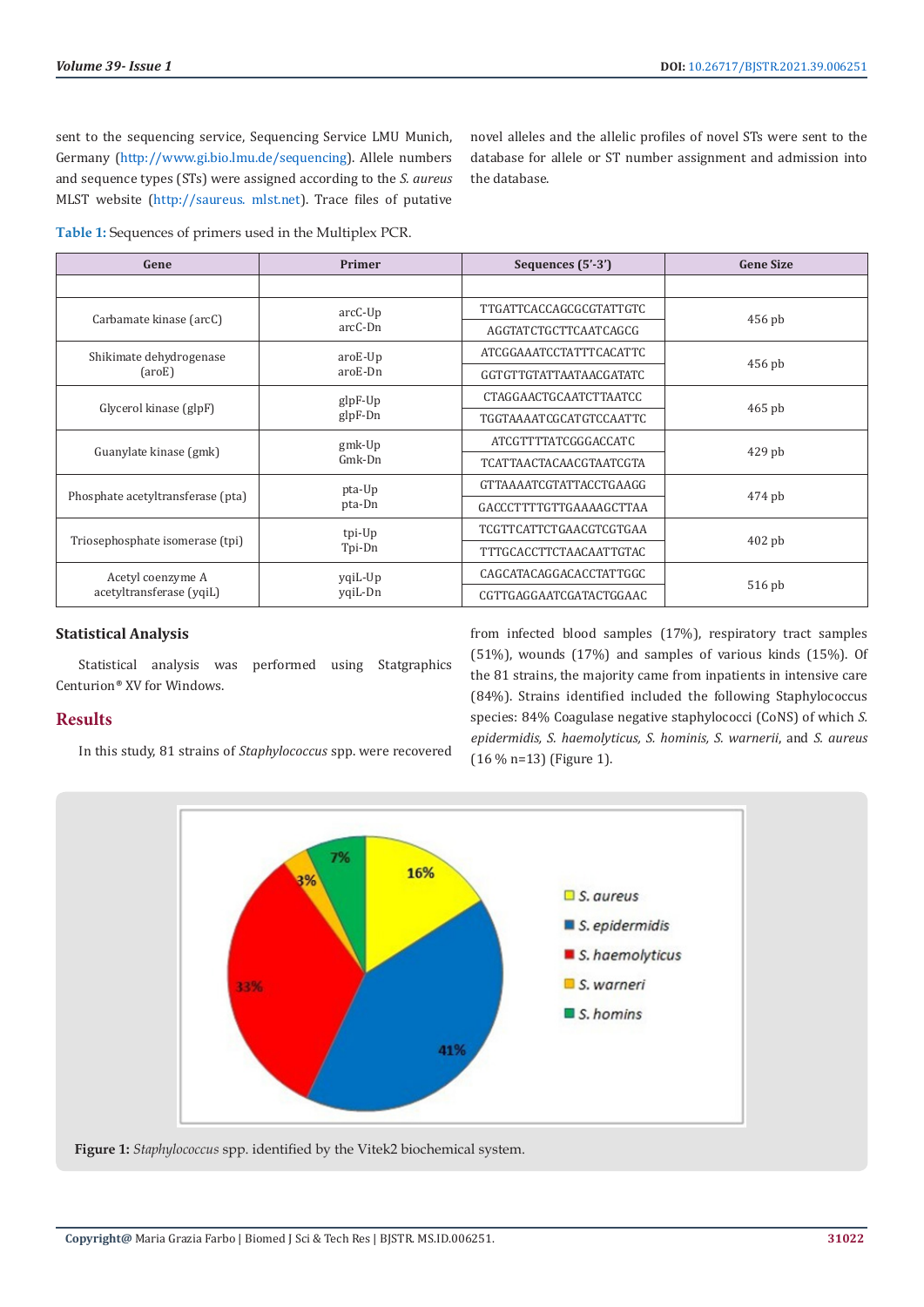### **Antimicrobial Susceptibility**

The following resistance patterns were observed among *Staphylococcus* spp. isolates: cefoxitin (95%), oxacillin (81%), benzyl penicillin (97%), gentamicin (77%), levofloxacin (85%), erythromycin (86%), clindamycin (48%), and trimethoprim sulfamethoxazole (43%). All isolates were susceptible to vancomycin, teicoplanin, linezolid and tigecycline. On the contrary, all Staphylococcus spp. isolates were sensitive to vancomycin, teicoplanin, linezolid and tigecycline. Of 13 *Staphylococcus aureus*  isolates, 11 (85%) were MRSA and MDR. The predominant resistance profile among MDR isolates included a resistance profile to 7 antibiotics (53.9%) followed by 6 antibiotics (7.7%), 5 antibiotics (15.3%), 3 antibiotic (7.7%) and 2 antibiotics (15.3%) simultaneously.

# Distribution of mecA, mecC (mecA<sub>LGA251</sub>), spa and pvl

Multiplex-PCR analysis for detection of different mecA, mecC (mecALGA251), spa and pvl revealed the mecA gene for methicillin resistance in all 14 CoNS (100%) and 11 of 13 of the MRSA (84.6%). The mecC gene was found in 9 MRSA isolates (69.2%). All MRSA samples have showed the presence of spa and the absence of pvl. On the other hand, the previous genes (spa and pvl) were not found in 14 CoNS strains.

#### **MLST**

According to the MLST method, isolates were assigned to five different sequence types (STs) (ST5 in 1 strain, ST8 in 1 strain, ST10 in 1 strain, ST22 in 2 strains, and ST228 in 2 strains). Furthermore, the 3 MRSA of care unit were belonged to ST8 (n = 1) and ST228 (n = 2), the strain isolated from the Surgical Clinic showed ST5, from hematology the ST10, while the isolates of Infectious Diseases (n = 1) and of Pneumology (n = 1) were ST22.

### **Discussion**

*S. aureus* is one of the species most frequently implicated in the etiology of hospital infections in different parts of the world, especially in the intensive care, pneumology, hematology, and surgery departments [39,40]. Although with lower percentages, CoNS are also emerging as important opportunistic pathogens, and are often involved in hospital epidemics [41,42]. This study, in agreement with these studies, highlighted beyond the isolation of *S. aureus*, a high percentage of CoNS from clinical samples from acutely patients, confirming the growing involvement of these problems in nosocomial infections. The MRSA spread infections is increasing and is achieving worrying levels in several countries, including Italy. Since *Staphylococcus* spp., in particular MRSA is transmitted through infected people, or vehicles, the first strategy to contain this spread may therefore concern the implementation

of prevention, as suggested by the guidelines [43,44]. In this work, all methicillin resistant strains were found to have high resistance to other classes of tested, in accordance with what was reported by the European Center for Disease Prevention and Control (CDC) [45]. The mecA gene was considered the "golden standard" for detecting methicillin resistance in MRSA, however, recently methicillinresistant mecA negative strains have been found, in which the presence is associated with the mecC analogue (mecALGA251).

In this work 97% of methicillin-resistant staphylococci had showed the presence of the mecA gene. Instead, in two isolates, despite being resistant to methicillin from the analysis with Vitek2, they did not possess the mecA and cC genes, highlighting, as reported by other authors, the limits of the phenotypic systems [46,47]. The data confirmed that HA-MRSA showed the virulence gene of Protein A (spa) but not the Leukocidin Panton - Valentine (pvl) gene, usually associated with CA-MRSA a community circulation [48]. Through the MLST profile have been identified 5 different clones of *S. aureus*, 4 of which ST5, ST8, ST22 and ST228 already circulating in Italy and worldwide, while the ST10 was not yet reported in Italy, was present only at community and veterinary level, confirming the trend of diffusion and exchange between CA-MRSA and HA-MRSA [49]. The ST5 profile strain from surgical clinic, linked to the type of sequence of a HA-MRSA widespread throughout the world and responsible for nosocomial, tract, mucosal and wound complications. Strains of ST8 and ST228 were identified in the intensive care unit isolates, detecting the circulation of at least two different clones in this unit. The presence of strains with characteristics such as to be included in ST8 and ST228, found to be circulating in both hospital and community settings, has been reported throughout the world [3,31,43].

Furthermore, MRSA with ST22 type sequence had been isolated from different types of samples from infectious disease and pneumology department, clone was found mainly in hospital and outpatient clinics, but also in communities and in animals in close contact with humans (dogs and cats) [3,46]. Finally, in this work, a type of ST10 sequence never reported in Italy was found coming from a nasal swab of the hematology department.

# **Conclusion**

In conclusion, this study demonstrated the importance of constant supervision of the clones circulating in the several hospital departments, colonization, and the probable, but already possible, diffusion and exchange of strains found in the hospital and then in the community. This study was conducted on clinical samples that were chosen to represent the reality nosocomial situation. Although conducted on a restricted number of samples, it provides a database for the design of targeted screening and preventive molecular diagnostics.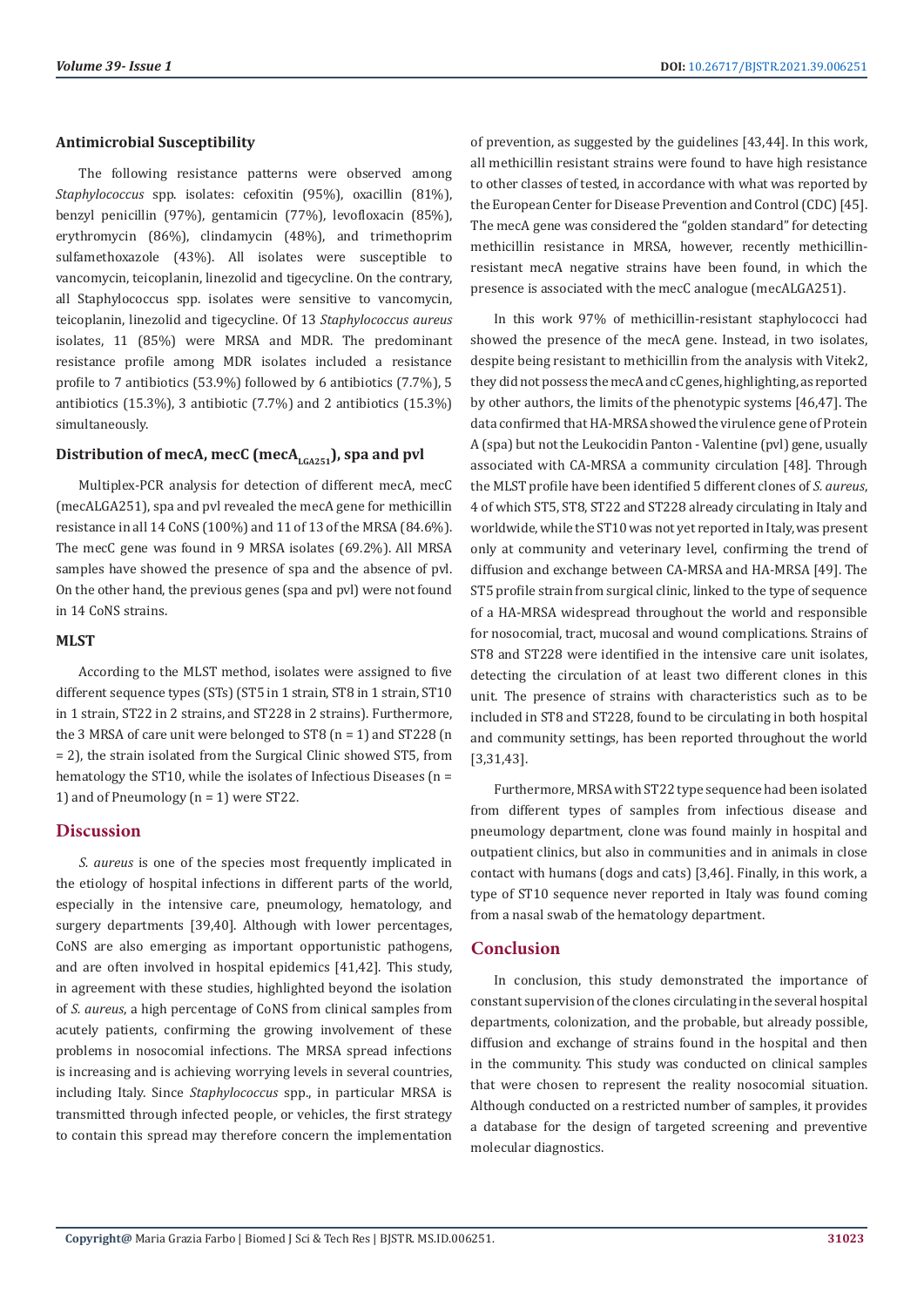## **Conflict of Interest**

Declare that I have no economic interest or conflict of interest.

#### **References**

- 1. Antonelli G, Clementi M, Pozzi G, Rossolini GM (2012) Principi di microbiologia medica. Italy, CEA.
- 2. Bistoni F, Blasi E, Castelli F, Ceccherini Nelli L, Cermelli C, et al. (2014) La Placa-Principi di Microbiologia Medica.
- 3. [Odonkor ST, Addo KK \(2011\) Evaluation of three methods for detection](https://www.researchgate.net/publication/256638790_Evaluation_of_Three_Methods_For_Detection_of_Methicillin_Resistant_Staphylococcus_Aureus_MRSA)  of methicillin resistant *Staphylococcus aureus* [\(MRSA\). Int J Biol Med Res](https://www.researchgate.net/publication/256638790_Evaluation_of_Three_Methods_For_Detection_of_Methicillin_Resistant_Staphylococcus_Aureus_MRSA)  [2\(4\): 1031-1034.](https://www.researchgate.net/publication/256638790_Evaluation_of_Three_Methods_For_Detection_of_Methicillin_Resistant_Staphylococcus_Aureus_MRSA)
- 4. [Farahani A, Mohajeri P, Gholamine B, Rezaei M, Abbasi H \(2013\)](https://www.ncbi.nlm.nih.gov/pmc/articles/PMC3877436/)  [Comparison of different phenotypic and genotypic methods for the](https://www.ncbi.nlm.nih.gov/pmc/articles/PMC3877436/)  [detection of methicillin-resistant](https://www.ncbi.nlm.nih.gov/pmc/articles/PMC3877436/) *Staphylococcus aureus*. North American [journal of medical sciences 5\(11\): 637-640.](https://www.ncbi.nlm.nih.gov/pmc/articles/PMC3877436/)
- 5. [Food Safety Authority \(2009\) Analysis of the baseline survey on the](https://efsa.onlinelibrary.wiley.com/doi/pdf/10.2903/j.efsa.2009.1376)  [prevalence of methicillin-resistant](https://efsa.onlinelibrary.wiley.com/doi/pdf/10.2903/j.efsa.2009.1376) *Staphylococcus aureus* (MRSA) in [holdings with breeding pigs, in the EU, 2008-Part A: MRSA prevalence](https://efsa.onlinelibrary.wiley.com/doi/pdf/10.2903/j.efsa.2009.1376)  [estimates. EFSA Journal 7\(11\): 1376.](https://efsa.onlinelibrary.wiley.com/doi/pdf/10.2903/j.efsa.2009.1376)
- 6. [Chambers HF \(1988\) Methicillin-resistant staphylococci. Clinical](https://pubmed.ncbi.nlm.nih.gov/3069195/)  [microbiology reviews 1\(2\): 173-186.](https://pubmed.ncbi.nlm.nih.gov/3069195/)
- 7. [Enright MC, Robinson DA, Randle G, Feil EJ, Grundmann H, et al. \(2002\)](https://pubmed.ncbi.nlm.nih.gov/12032344/)  [The evolutionary history of methicillin-resistant](https://pubmed.ncbi.nlm.nih.gov/12032344/) *Staphylococcus aureus* [\(MRSA\). Proceedings of the National Academy of Sciences 99\(11\): 7687-](https://pubmed.ncbi.nlm.nih.gov/12032344/) [7692.](https://pubmed.ncbi.nlm.nih.gov/12032344/)
- 8. Gleeson TD (2008) Prevention and control of methicillin-resistant *Staphylococcus aureus*. Disease-a-month 54(12): 801-806.
- 9. [Pan A, Cappelli V, Parenti M, Pantosti A, Pompa MG, et al. \(2011\)](https://assr.regione.emilia-romagna.it/pubblicazioni/rapporti-documenti/raccomandazioni-mrsa-pan-2011)  [Raccomandazioni sul controllo della diffusione nosocomiale dello](https://assr.regione.emilia-romagna.it/pubblicazioni/rapporti-documenti/raccomandazioni-mrsa-pan-2011)  *Staphylococcus aureus* [resistente alla meticillina \(MRSA\). Bologna,](https://assr.regione.emilia-romagna.it/pubblicazioni/rapporti-documenti/raccomandazioni-mrsa-pan-2011)  [maggio.](https://assr.regione.emilia-romagna.it/pubblicazioni/rapporti-documenti/raccomandazioni-mrsa-pan-2011)
- 10. [Loncaric I, Kübber Heiss A, Posautz A, Stalder GL, Hoffmann D, et al.](https://pubmed.ncbi.nlm.nih.gov/24666662/)  [\(2014\) mec C-and mec A-positive meticillin-resistant S taphylococcus](https://pubmed.ncbi.nlm.nih.gov/24666662/)  [aureus \(MRSA\) isolated from livestock sharing habitat with wildlife](https://pubmed.ncbi.nlm.nih.gov/24666662/)  [previously tested positive for mec C-positive MRSA. Veterinary](https://pubmed.ncbi.nlm.nih.gov/24666662/)  [dermatology 25\(2\): 147-148.](https://pubmed.ncbi.nlm.nih.gov/24666662/)
- 11. Deurenberg RH, Vink C, Kalenic S, Friedrich AW, Bruggeman CA, et al. (2007) The molecular evolution of methicillin-resistant *Staphylococcus aureus*. Clinical Microbiology and Infection 13(3): 222-235.
- 12. [Appelbaum PC \(2007\) Reduced glycopeptide susceptibility in](https://pubmed.ncbi.nlm.nih.gov/17888634/)  methicillin-resistant *[Staphylococcus aureus](https://pubmed.ncbi.nlm.nih.gov/17888634/)* (MRSA). International [journal of antimicrobial agents, 30\(5\): 398-408.](https://pubmed.ncbi.nlm.nih.gov/17888634/)
- 13. [Deurenberg RH, Stobberingh EE \(2008\) The evolution of](https://pubmed.ncbi.nlm.nih.gov/18718557/) *Staphylococcus aureus*[. Infection, genetics and evolution 8\(6\): 747-763.](https://pubmed.ncbi.nlm.nih.gov/18718557/)
- 14. [Barber M, Rozwadowska Dowzenko M \(1948\) Infection by Penicillin-](https://pubmed.ncbi.nlm.nih.gov/18890505/)[Resistant Staphylococci. Lancet 2\(6530\): 641-644.](https://pubmed.ncbi.nlm.nih.gov/18890505/)
- 15. [Boucher HW, Corey GR \(2008\) Epidemiology of methicillin-resistant](https://academic.oup.com/cid/article/46/Supplement_5/S344/471923)  *Staphylococcus aureus*[. Clinical infectious diseases 46\(Supplement\\_5\):](https://academic.oup.com/cid/article/46/Supplement_5/S344/471923)  [S344-S349.](https://academic.oup.com/cid/article/46/Supplement_5/S344/471923)
- 16. Campanile F, Bongiorno D, Borbone S, Mongelli G, Jeddari S, et al. (2008) Looking back, current status, and future trends of MRSA clones in Italy: P1426. Clinical Microbiology & Infection 14.
- 17. [Campanile F, Bongiorno D, Borbone S, Stefani S \(2009\) Hospital](https://www.ncbi.nlm.nih.gov/pmc/articles/PMC2708121/)[associated methicillin-resistant](https://www.ncbi.nlm.nih.gov/pmc/articles/PMC2708121/) *Staphylococcus aureus* (HA-MRSA) in [Italy. Annals of clinical microbiology and antimicrobials 8\(1\): 22.](https://www.ncbi.nlm.nih.gov/pmc/articles/PMC2708121/)
- 18. [Gattuso G, Palvarini L, Tomasoni D, Ferri F, Scalzini A \(2009\) A case](https://pubmed.ncbi.nlm.nih.gov/20046106/) [of community-acquired MRSA \(CA-MRSA\) sepsis complicated by](https://pubmed.ncbi.nlm.nih.gov/20046106/) [meningoencephalitis and cerebral abscess, successfully treated with](https://pubmed.ncbi.nlm.nih.gov/20046106/) [linezolid. Infez Med 17\(4\): 244-248.](https://pubmed.ncbi.nlm.nih.gov/20046106/)
- 19. [Pan A, Battisti A, Zoncada A, Bernieri F, Boldini M, et al. \(2009\)](https://pubmed.ncbi.nlm.nih.gov/19402995/) [Community-acquired methicillin-resistant](https://pubmed.ncbi.nlm.nih.gov/19402995/) *Staphylococcus aureus* ST398 [infection, Italy. Emerging infectious diseases 15\(5\): 845-847.](https://pubmed.ncbi.nlm.nih.gov/19402995/)
- 20. [Qu T, Feng Y, Jiang Y, Zhu P, Wei Z, et al. \(2014\) Whole genome analysis](https://journals.plos.org/plosone/article?id=10.1371/journal.pone.0089235) [of a community-associated methicillin-resistant](https://journals.plos.org/plosone/article?id=10.1371/journal.pone.0089235) *Staphylococcus aureus* [ST59 isolate from a case of human sepsis and severe pneumonia in](https://journals.plos.org/plosone/article?id=10.1371/journal.pone.0089235) [China. PLoS One 9\(2\): e89235.](https://journals.plos.org/plosone/article?id=10.1371/journal.pone.0089235)
- 21. [De Lencastre H, Tomasz A \(2011\) The CEM-NET initiative: molecular](https://www.ncbi.nlm.nih.gov/pmc/articles/PMC3212844/) [biology and epidemiology in alliance–tracking antibiotic-resistant](https://www.ncbi.nlm.nih.gov/pmc/articles/PMC3212844/) [staphylococci and pneumococci in hospitals and in the community.](https://www.ncbi.nlm.nih.gov/pmc/articles/PMC3212844/) [International Journal of Medical Microbiology 301\(8\): 623-629.](https://www.ncbi.nlm.nih.gov/pmc/articles/PMC3212844/)
- 22. [Gonzalez BE, Rueda AM, Shelburne SA, Musher DM, Hamill RJ, et](https://pubmed.ncbi.nlm.nih.gov/17006811/) [al. \(2006\) Community-associated strains of methicillin-resistant](https://pubmed.ncbi.nlm.nih.gov/17006811/) *Staphylococcus aureus* [as the cause of healthcare-associated infection.](https://pubmed.ncbi.nlm.nih.gov/17006811/) [Infection Control & Hospital Epidemiology 27\(10\): 1051-1056.](https://pubmed.ncbi.nlm.nih.gov/17006811/)
- 23. Stefani S (2009) Evolution in the antibiotic susceptibility and resistance. Le infezioni in medicina 17: 5-12.
- 24. [Stefani S, Chung DR, Lindsay JA, Friedrich AW, Kearns AM, et al. \(2012\)](https://pubmed.ncbi.nlm.nih.gov/22230333/) Meticillin-resistant *Staphylococcus aureus* [\(MRSA\): global epidemiology](https://pubmed.ncbi.nlm.nih.gov/22230333/) [and harmonisation of typing methods. International journal of](https://pubmed.ncbi.nlm.nih.gov/22230333/) [antimicrobial agents 39\(4\): 273-282.](https://pubmed.ncbi.nlm.nih.gov/22230333/)
- 25. [Archer GL, Bosilevac JM \(2001\) Signaling antibiotic resistance in](https://pubmed.ncbi.nlm.nih.gov/11245199/) [staphylococci. Science 291\(5510\): 1915-1916.](https://pubmed.ncbi.nlm.nih.gov/11245199/)
- 26. [D'Orio V, Festino AR, Costanzo C, Di Ciccio P, Colavita G, et al. \(2008\)](https://www.semanticscholar.org/paper/BIOMOLECULAR-IDENTIFICATION-OF-STRAINS-OF-AUREUS-D%27orio-Festino/a8ff63331445e3608d45582603027ee7c3456b99) [Biomolecular identification of methicillin-resistant strains of](https://www.semanticscholar.org/paper/BIOMOLECULAR-IDENTIFICATION-OF-STRAINS-OF-AUREUS-D%27orio-Festino/a8ff63331445e3608d45582603027ee7c3456b99) *Staphylococcus aureus* [\(mrsa\) isolated from meat and meat processing](https://www.semanticscholar.org/paper/BIOMOLECULAR-IDENTIFICATION-OF-STRAINS-OF-AUREUS-D%27orio-Festino/a8ff63331445e3608d45582603027ee7c3456b99) [environments. Italian Journal of Food Safety p. 35-38.](https://www.semanticscholar.org/paper/BIOMOLECULAR-IDENTIFICATION-OF-STRAINS-OF-AUREUS-D%27orio-Festino/a8ff63331445e3608d45582603027ee7c3456b99)
- 27. [Zhang HZ, Hackbarth CJ, Chansky KM, Chambers HF \(2001\) A proteolytic](https://pubmed.ncbi.nlm.nih.gov/11239156/) [transmembrane signaling pathway and resistance to](https://pubmed.ncbi.nlm.nih.gov/11239156/) β-lactams in [staphylococci. Science 291\(5510\): 1962-1965.](https://pubmed.ncbi.nlm.nih.gov/11239156/)
- 28. [Zhang K, McClure JA, Elsayed S, Louie T, Conly JM \(2005\) Novel](https://pubmed.ncbi.nlm.nih.gov/16207957/) [multiplex PCR assay for characterization and concomitant subtyping](https://pubmed.ncbi.nlm.nih.gov/16207957/) [of staphylococcal cassette chromosome mec types I to V in methicillin](https://pubmed.ncbi.nlm.nih.gov/16207957/)resistant *Staphylococcus aureus*[. Journal of clinical microbiology, 43\(10\):](https://pubmed.ncbi.nlm.nih.gov/16207957/) [5026-5033.](https://pubmed.ncbi.nlm.nih.gov/16207957/)
- 29. [Enright MC, Day NP, Davies CE, Peacock SJ, Spratt BG \(2000\) Multilocus](https://pubmed.ncbi.nlm.nih.gov/10698988/) [sequence typing for characterization of methicillin-resistant and](https://pubmed.ncbi.nlm.nih.gov/10698988/) [methicillin-susceptible clones of](https://pubmed.ncbi.nlm.nih.gov/10698988/) *Staphylococcus aureus*. Journal of [clinical microbiology 38\(3\): 1008-1015.](https://pubmed.ncbi.nlm.nih.gov/10698988/)
- 30. [Livermore DM \(2000\) Antibiotic resistance in staphylococci.](https://pubmed.ncbi.nlm.nih.gov/11137402/) [International journal of antimicrobial agents 16: 3-10.](https://pubmed.ncbi.nlm.nih.gov/11137402/)
- 31. Humphreys H, Grundmann H, Skov R, Lucet JC, Cauda R (2009) Prevention and control of methicillin-resistant *Staphylococcus aureus*. Clinical microbiology and infection 15(2): 120-124.
- 32. Manso E, Varaldo PE (2002) La resistenza agli antibiotici negli stafilococchi.
- 33. Padmanabhan RA, Fraser TG (2005) The emergence of methicillinresistant *Staphylococcus aureus* in the community. Cleveland Clinic journal of medicine 72(3): 235-241.
- 34. [Pantosti A, Venditti M \(2009\) What is MRSA? European Respiratory](https://erj.ersjournals.com/content/34/5/1190.article-info) [Journal 34\(5\): 1190-1196.](https://erj.ersjournals.com/content/34/5/1190.article-info)
- 35. Pantosti A (2006) Ca-MRSA in Italia e nel mondo. Microbiologia Medica 21(3).